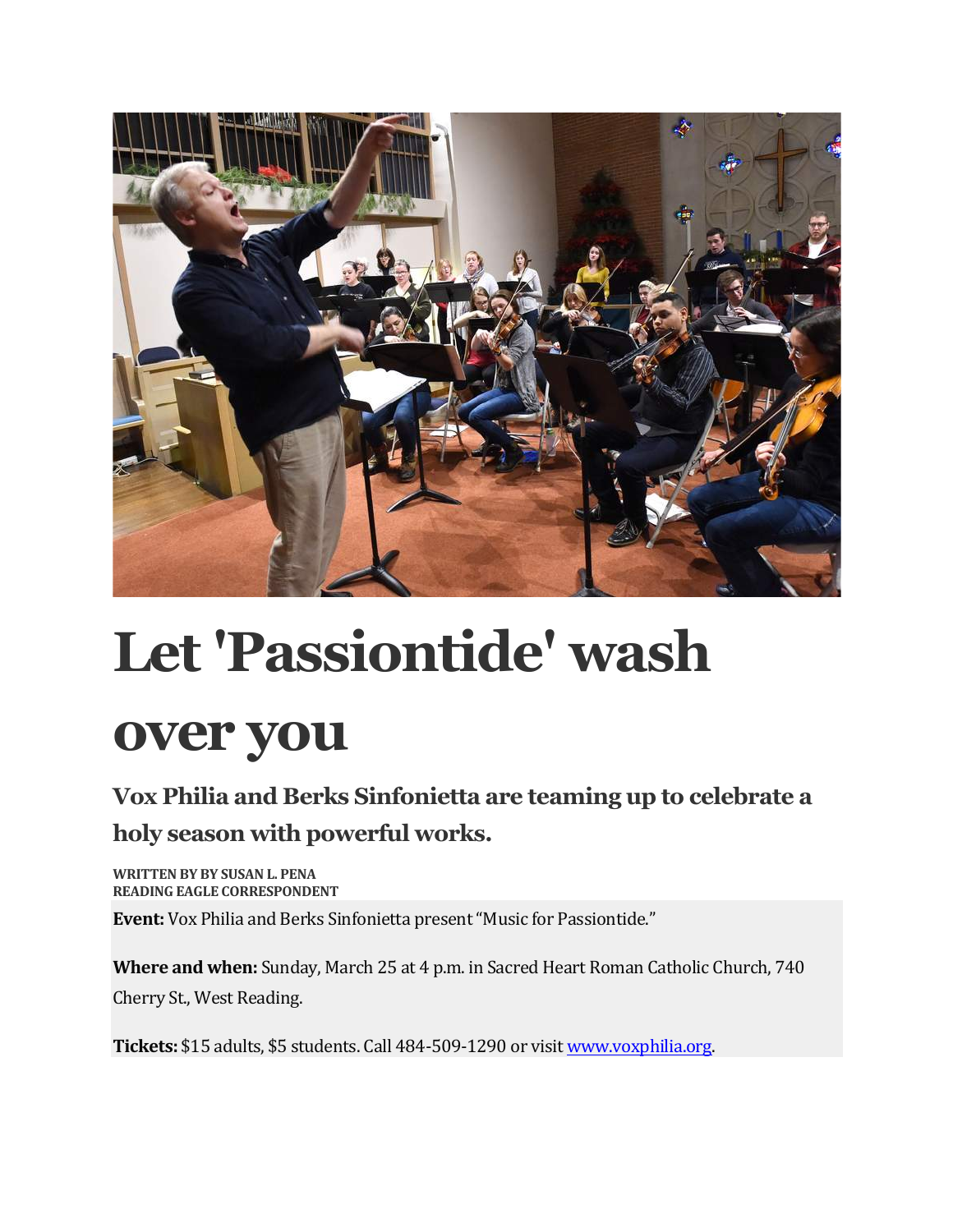In "Music for Passiontide," Vox Philia's concert Sunday at 4 p.m. at the start of Passion Week, the audience at Sacred Heart Roman Catholic Church, West Reading, can expect a mystical, contemplative experience as the chorus, along with Berks Sinfonietta, explores works written throughout the centuries for this holiest time of the Christian calendar, culminating in Easter.

David McConnell, the artistic director of both ensembles, said he is always drawn to the music connected with the story of Christ's suffering and death.

"As a church musician for 35 years, I've heard a lot of excellent preachers talk about this," he said. "But I think the music speaks more profoundly and eloquently about all the supernatural, complicated things that happened during this week than even the best preacher can."

McConnell said he chose some favorite works that he has conducted throughout his career, as well as some favorites he will conduct for the first time. What they have in common is texts that have personal meaning for him and music that has the ability to open the heart.

French composer Maurice Durufle's "Ubi caritas," a 1960 work from his Opus 10 "Four Motets," is a setting of the text "Where charity and love are, God is there," which ends "and may we love each other with a sincere heart."

"It's one of the most important texts for me on my own journey," McConnell said. "These days, when I'm struggling with where and how I want to be in the world, that's a text that holds a lot of meaning for me."

The a cappella composition uses a Gregorian chant tune and usually is performed on Maundy Thursday.

Another a cappella motet, Anton Bruckner's 1884 setting of "Christus factus est" ("Christ became obedient"), is often used for Good Friday services.

"If you're a composer and you're looking for someone who sets a text perfectly, this is it," McConnell said. "Every sentiment is perfectly expressed."

Thomas Tallis' two "Lamentations of Jeremiah," composed between 1560 and 1569, are the oldest pieces Vox Philia has performed, and "it's been a fascinating thing to teach," he said.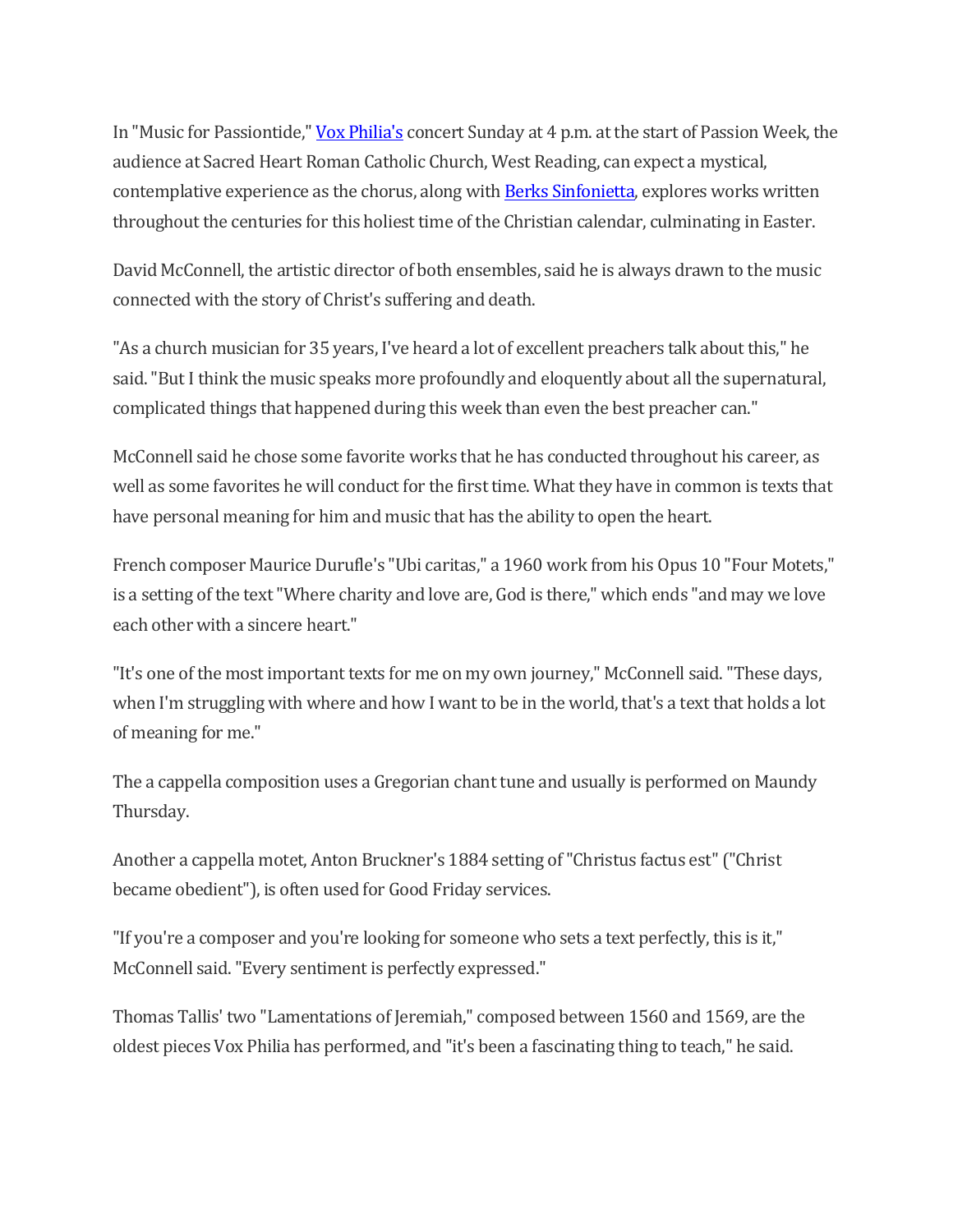"I spend a lot of time reminding them how it used to be" during the Renaissance, he said. "We think in chords now, but this is linear (three distinct vocal melodies sung simultaneously). At that time, the singers only saw their own parts and not the other parts. It forced listening; they had to listen to the other parts."

He said it's a different way for Vox Philia to sing, and he tells them not to look at all the information in the score.

Mozart's "Ave verum corpus" ("Hail, True Body"), written in the composer's final year, along with "The Magic Flute" and Requiem, is performed often, but too beautiful to pass up. The text is a meditation on the Catholic belief in Christ's real presence during the Eucharist, or Holy Communion.

"Its simplicity and ease are deceptive of how wonderfully deep and perfect a setting it is," McConnell said.

Emily Fredericks, director of choirs at Wilson High School, who in 2014 won the Outstanding Young Conductor Award from the Pennsylvania Chapter of the American Choral Directors Association, will guest-conduct this work.

McConnell said he is excited about presenting two works by the Estonian composer Arvo Part, who is currently the most-performed contemporary classical composer in the world.

Both the instrumental work "Fratres" ("brethren") from 1977 and the 1985 "Stabat Mater," originally for three voices and three strings, but expanded in 2008 for mixed chorus and strings, use Part's "tintinnabuli" technique.

This technique evolved from Part's intensive study of plainchant and early polyphony, which he did to help develop his own compositional voice.

In "Fratres," for example, a melodic voice moves around a central pitch, while the other voice sounds the notes of the tonic triad (in the key of C, the C chord, with pitches C, E and G).

These simple elements are juxtaposed with several odd meters in a repetitive pattern, with a gradual crescendo and decrescendo throughout the piece.